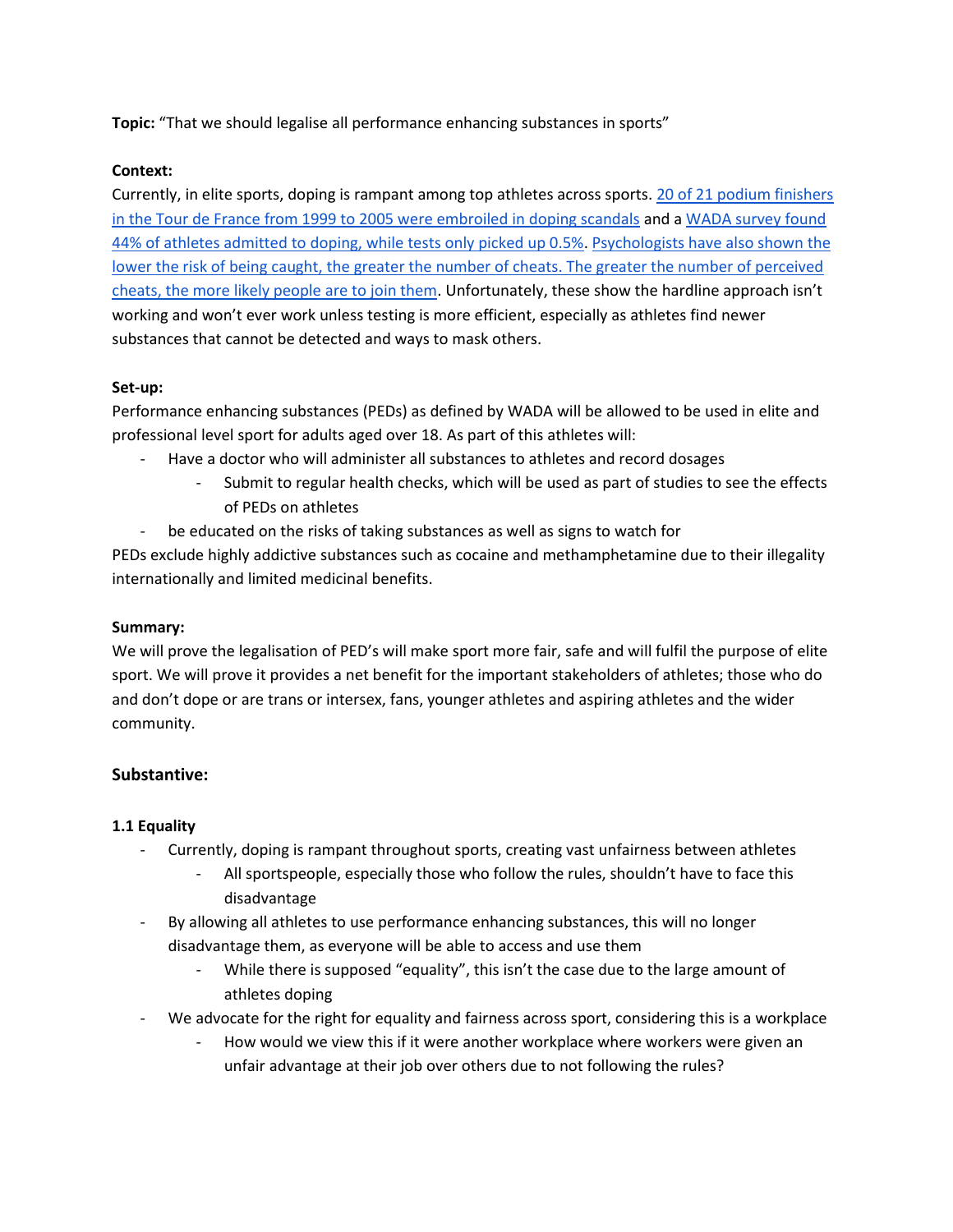#### **1.2 Safer for athletes**

- Due to the prohibition of PEDs, athletes must resort to self-administering and purchasing through illegal methods
	- This often leads to substance abuse/misuse as athletes don't understand how much they can take or recognise when side-effects become serious etc.
	- Also, athletes must buy them illegally
		- This means no quality controls or guarantees, posing a risk to a large number of athletes
- Under our model, these will be administered by doctors and must meet certain standards

- Athletes conditions will be monitored by professionals and athletes educated on risks and how to identify side-effects, increasing safety

- Will produce more data thus allowing researchers to properly see their effects `on athletes

#### **Why do we care?**

- Because these are often younger athletes being taken advantage of by coaches, and are people with families, friends etc.
	- Also often when making the jump from lower level to professional, believe "they must dope in order to be competitive [at elite sport]" and are at risk of substance abuse
- They represent a large amount of contestants and range across all sports

#### **2.1 Trans + Intersex Athletes Inclusion**

- When trans and intersex athletes compete in professional competitions they're unnecessarily scrutinised and face stigma from the public and sporting community.
	- Stems from misguided assumptions trans women "cheat" because of higher testosterone levels than fellow competitors.
	- Trans men face discrimination for taking testosterone to maintain healthy hormone levels and some wrongly assume this is a "cover" for doping.
- Depsite adhering t[o TUE guidelines](https://www.wada-ama.org/sites/default/files/resources/files/tuec_transgender_version1.0.pdf) ; [trans weightlifter, Laurel Hubbard has faced](https://theconversation.com/why-the-way-we-talk-about-olympian-laurel-hubbard-has-real-consequences-for-all-transgender-people-163418) significant [discrimination .](https://theconversation.com/why-the-way-we-talk-about-olympian-laurel-hubbard-has-real-consequences-for-all-transgender-people-163418)
- Caster Semenya throughout her career has been scrutinised due to being intersex and is now barred from competing in the olympics.
- This response greatly impacts the trans and intersex community
- However, legalisation would alleviate the stigma surrounding as athletes taking PEDs eliminates the argument of "unfairness" due to a difference in hormones
	- Creating an inclusive and positive environment for all athletes and positive representation of Trans and Intersex people.

## **2.2 Promotes interest**

- Athletes using PEDs will make sport more entertaining by resulting in records to be smashed, races to get faster, skills to be greatly improved and games to become higher scoring
	- Competitions will become higher in intensity and skill level and will be more exciting to watch
- This result in more interest generated towards sport